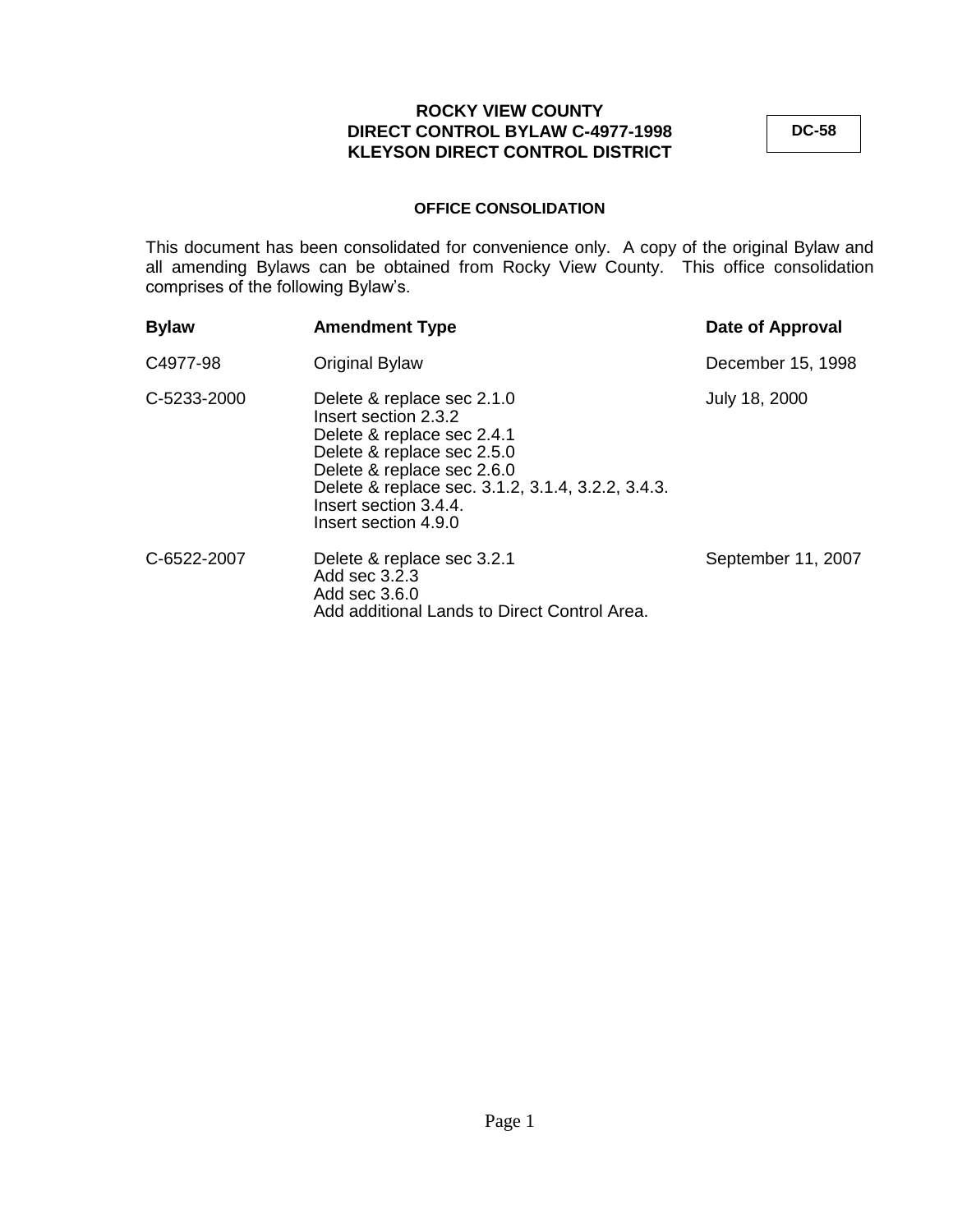**DC-58**

# **DIRECT CONTROL BYLAW REGULATIONS**

That the special regulations of the Direct Control District comprise

- 1.0.0 General Regulations
- 2.0.0 Land Use Regulations
- 3.0.0 Development Regulations
- 4.0.0 Definitions
- 5.0.0 Implementation

### **1.0.0 GENERAL REGULATIONS**

- 1.1.0 For the purposes of this By-law, the boundaries and description of the Lands shall be more or less as indicated in Schedule "A" attached hereto and forming part hereof, except as otherwise approved by Council.
- 1.2.0 That the Development Authority shall be responsible for the issuance of Development Permit(s) for the lands subject to this Bylaw.

#### **2.0.0 LAND USE REGULATIONS**

2.1.0 Purpose and Intent

The purpose and intent of this District is to provide for uses associated with the operation of multi-model transportation, maintenance, storage, reload and distribuation facilities.

- 2.2.0 List of Permitted Uses
	- 2.2.1 Fences
	- 2.2.2 Landscaping
	- 2.2.3 Accessory Buildings less than 190 sq.m. (2045sq.ft.)
- 2.3.0 List of Discretionary Uses
	- 2.3.1 Tractor Trailer Transfer and Bulk Commodity Handling Facility
	- 2.3.2 General Industry II and General Industry III.
- 2.4.0 General Land Use Regulations
	- 2.4.1 Part Two and Three of the Land Use Bylaw C-4841-97 is applicable hereto, unless otherwise stated in this bylaw.
	- 2.4.2 The Development Authority shall consider and decide on applications for Development Permits for those uses which are listed as "Permitted Uses" and "Discretionary Uses" by this bylaw provided the provisions of Sections 2.0 and 3.0 herein are completed in form and substance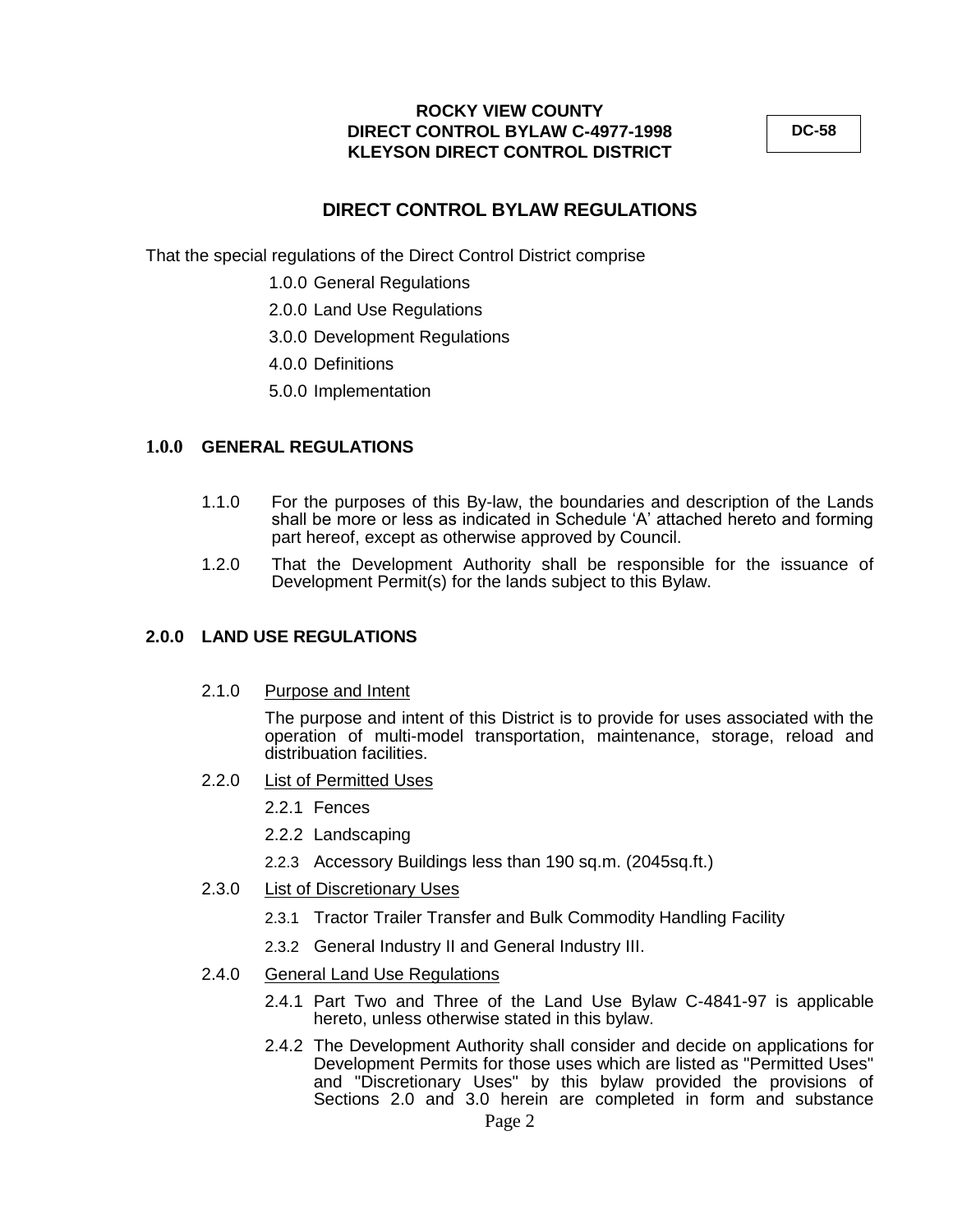**DC-58**

satisfactory to the Municipality, except where specifically noted that Council approval is required.

2.4.3 All development upon the lands shall be in accordance with all plans and specifications submitted pursuant to this bylaw and all licenses, permits and approvals pertaining to the lands.

#### 2.5.0 Minimum Requirements

- 2.5.1 Area of lot
	- a) 4.86 ha (12 acres)
- 2.5.2 Front Yard:
	- a) 15.0 m (49.2 feet) from any road
- 2.5.3 All Side Yard and Rear Yards:
	- a) 6.0 m (19.7 feet), or in the case of a yard abutting a railway line, no minimum requirements.
- 2.6.0 Maximum Requirements
	- 2.6.1 Maximum lot coverage for all buildings 15%
	- 2.6.2 Maximum Height:
		- a) maximum height of building 18.0 m (59.0 ft)
		- b) maximum height of conveying equipment and storage bins 46.0 m (150.9 ft)
	- 2.6.3 Height shall be measured for the average elevation of the finished ground level adjoining the exterior walls of a building to the highest point of a building.
	- 2.6.4 Maximum height of fence  $-4.5$  m (15.0 ft)

# **3.0.0 DEVELOPMENT REGULATIONS**

- 3.1.0 Utilities
	- 3.1.1 Prior to the issuance of a Development Permit, a Stormwater Management Plan shall be prepared by a qualified professional at the Landowner/Developer"s sole expense to the satisfaction of the Municipality and in accordance with Alberta Environmental Protection (AEP) quidelines. Stormwater shall be retained on-site and discharged only after treatment and at a controlled rate to be determined to the satisfaction of the Municipality and AEP.
	- 3.1.2 Prior to the issuance of a Development Permit, the suitability of the Lands to accommodate sewage treatment and disposal using septic tanks and fields shall be confirmed by a qualified professional engineer, to the satisfaction of the Municipality and in accordance with the Safety Codes Act.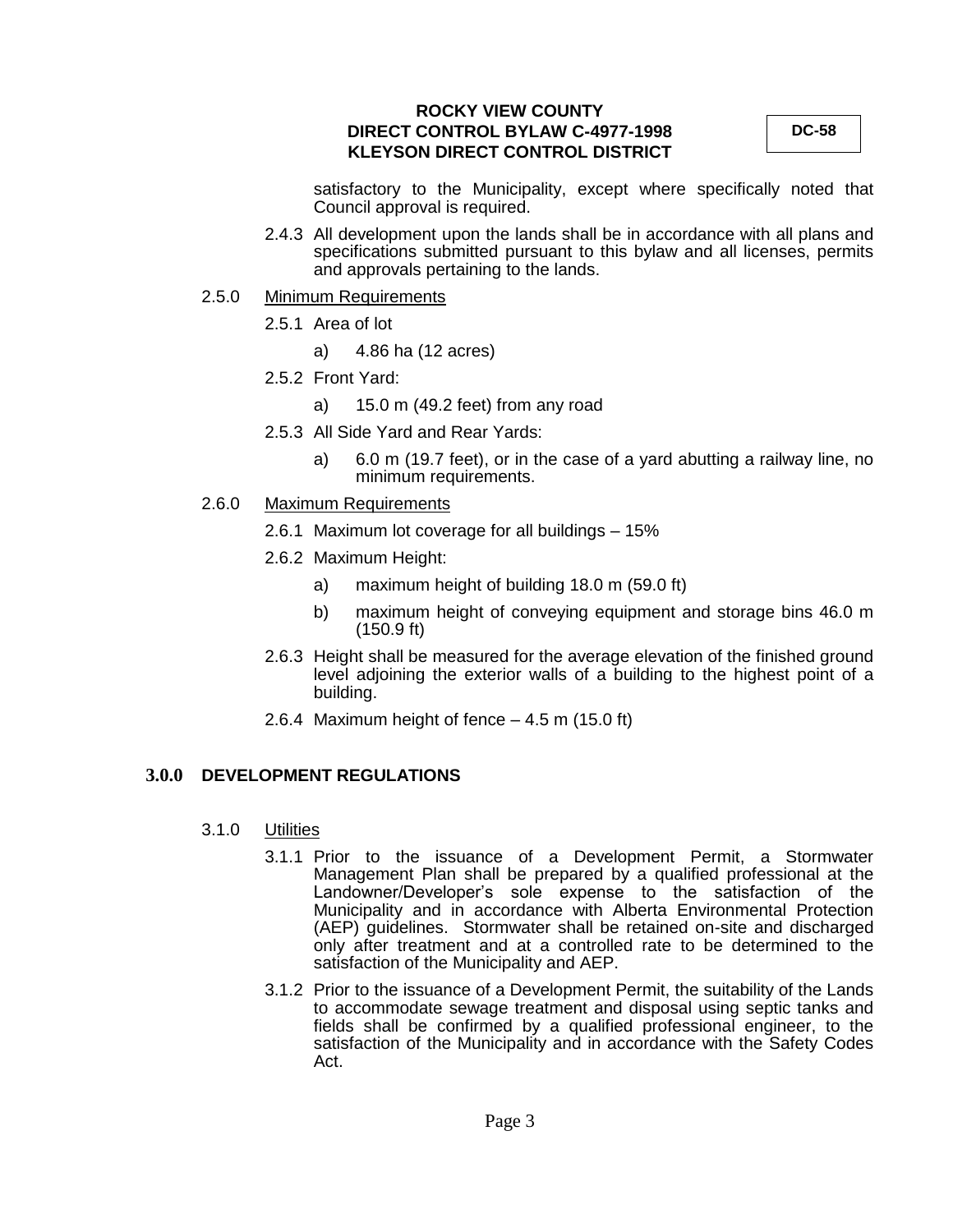**DC-58**

- 3.1.3 Any non-domestic waste water accumulated on site shall be held in a sealed tank the contents of which shall be pumped out and properly disposed of off-site to the satisfaction of the Municipality and/or AEP.
- 3.1.4 Prior to the issuance of a Development Permit, any water obtained from groundwater for any purposes, as defined in the Water Act, shall have all approvals, permits and licenses as required by Alberta Environment to the satisfaction of the Municipality.
- 3.1.5 Domestic potable water shall be supplied either by water well or cistern in accordance with Policy #303. If water is supplied by well, the If water is supplied by well, the Landowner/Developer is to prepare and submit a ground water evaluation report, prepared by a qualified professional, in accordance with municipal standards pursuant to Section 800.0 of the Servicing Standards for Residential Subdivision and Road Construction as approved by Council on October 21, 1997, as amended; prior to the issuance of a Development Permit. If a cistern system is to be utilized, it shall be installed to the satisfaction of the Municipality. Both alternatives are subject to conditions set out in 3.1.6 below;
- 3.1.6 Prior to the issuance of a Development Permit, the Landowner/Developer shall register a caveat relative to a Deferred Services Agreement against title to the lands and prior to any registered financial encumbrances. The Deferred Services Agreement shall be to the satisfaction of the Municipality and shall outline the obligation of the Landowner/Developer to connect to future piped sanitary sewer and water services, at the cost of the Landowner/Developer, as those services become available.

#### 3.2.0 Access

- 3.2.1 Principle access to the subject lands shall be located on Kleyson Way or Duff Drive which extends west to access 84<sup>th</sup> Street.
- 3.2.2 A traffic Impact Analysis for the lands identified on Schedule "A" shall be prepared by a Professional Engineer at the Landowner/Developer"s sole expense to the satisfaction of the Municipality. The study shall identify any necessary on/off site transportation improvements that will be required to be implemented by the landowner/developer as a condition of a Development Permit.
- 3.2.3 Emergency access to the subject lands may be provided via the existing access easement agreement, indicated as Area "B" Plan 021 1516, at the discretion of the Municipality.

#### 3.3.0 Site Design Criteria

- 3.3.1 Building Requirements
	- a) The design, character and appearance of any buildings, structures or signs proposed to be erected or located on the property must be acceptable to the Development Authority, having due regard to its affect on neighbouring developments and general amenities of the area.
- 3.3.2 Loading and Parking Requirements
	- a) Loading and parking spaces shall be designed and located in accordance with Section 30 of the Land Use By-law.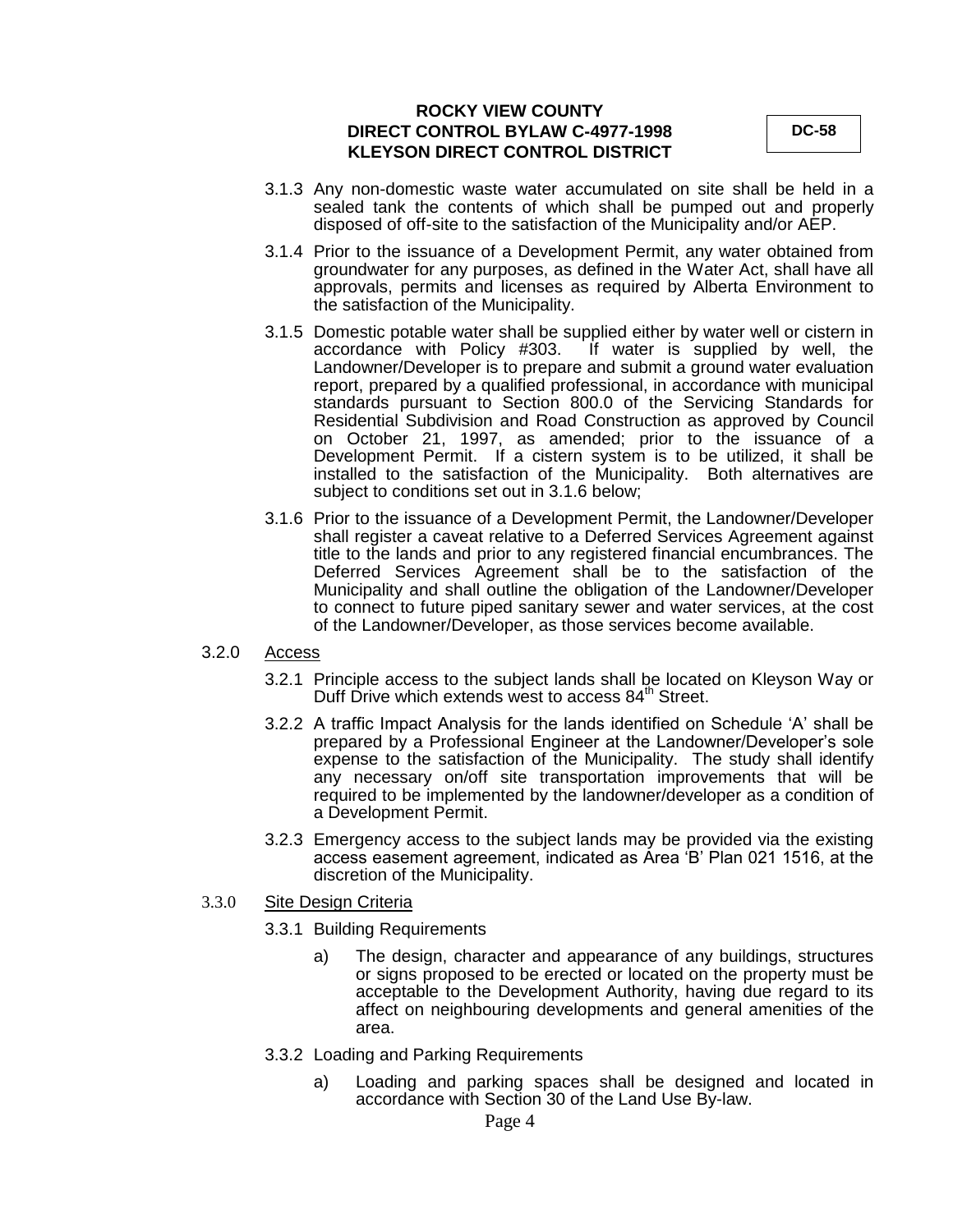**DC-58**

- 3.3.3 Landscaping and Controlled Appearance
	- a) 10% of the site that is to be disturbed within a Development Permit shall be landscaped in accordance with Section 26 of the Land Use By-law and shall be shown in a Landscape Plan, prepared by a qualified professional, and submitted with the Development Permit application.
	- b) The Landscape Plan contemplated herein shall identify the location and extent of landscaping areas, the plant material proposed and the methods of irrigation and maintenance of landscaped areas.
	- c) All areas of the site not disturbed as part of a Development Permit shall be maintained in a natural state or under cultivation.
	- d) All areas of the site shall have a weed control program in accordance with the Weed Control Act of Alberta.
	- e) Setbacks apply to all development excepting landscaping, screening, signage, driveways, and rail lines except that no landscaping, screening, signage, etc. shall impede sightlines along 84<sup>th</sup> Street/ Shepard Road, in any direction, to or from the access to the site to the satisfaction of the Municipality as specified in a Development Permit.
	- f) Outdoor storage of Trucks and Trailers may be permitted and the specific size and location(s) of said storage area(s) shall be defined and in accordance with a Development Permit. Such storage shall be visually screened from 84<sup>th</sup> Street/Shepard Road and adjacent residential uses to the satisfaction of the Development Authority.

#### 3.4.0 Performance Standards

- 3.4.1 Air Contaminants, Visible and Particulate Emissions
	- a) Airborne particulate matter originating from storage areas, yards, roads or parking areas shall, at all times, be suppressed by paving or application of environmentally friendly dust-free treatments in accordance with AEP guidelines on those areas as defined in a Development Permit.
- 3.4.2 Odorous Matter
	- a) No use or operation pursuant to Section 2.0.0 herein, should cause or create the emission of odorous matter or vapour beyond the site which contains the use or operation which produces them.
- 3.4.3 Toxic Matter

No use or operation at any location on the site shall cause or create the emmision of toxic matter beyond the building that contains it. The handling, storage and disposal of any toxic or hazardous materials or waste shall be in accordance with the Regulations of any government authority having jurisdiction and in accordance with any Hazardous Materials Management Plans and/or Chemical Management Plan that may be required by the municipality and as defined in a Development Permit.

3.4.4 Garbage Storage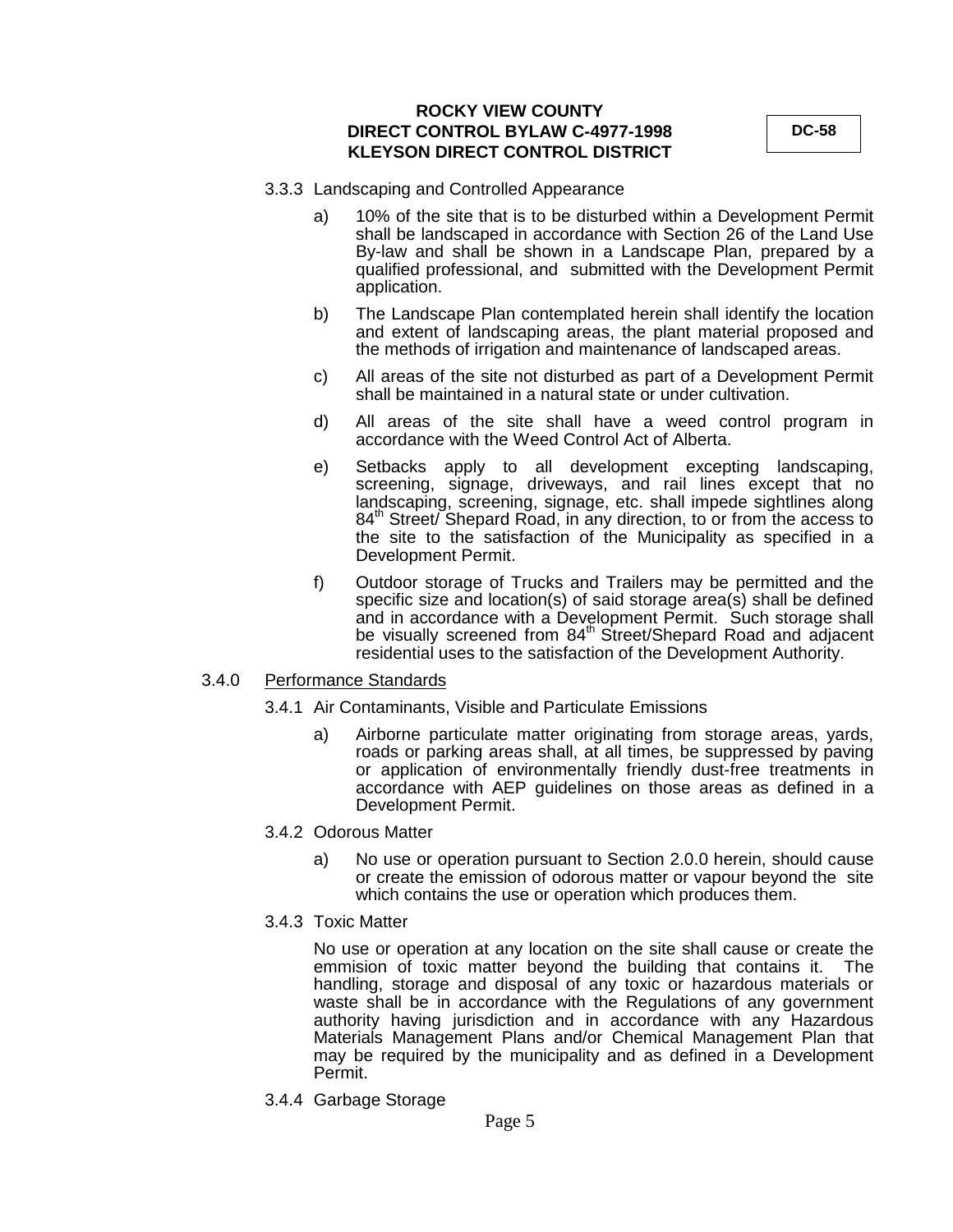**DC-58**

- a) Garbage and waste material accumulated at any location on the site shall be stored in weatherproof and animal-proof containers. Such areas shall be screened from view by all adjacent properties and public thoroughfares. Mechanical waste compactors are encouraged.
- b) Garbage/Waste disposal from the lands shall be the responsibility of the landowner/Developer, anddisposal methods shall be employed which have the effect of minimizing or preventing loss of materials during transportation of such materials to an approved disposal site, all as defined in the Development Permit.
- 3.4.5 Fire and Explosive Hazards
	- a) Uses and operations on the site which handle, store, or utilize products which may be hazardous due to their corrosive, poisonous, flammable, or explosive characteristics shall comply with the applicable fire regulations of the Municipality or the regulations of any other government authority having jurisdiction and in accordance with any hazardous materials or emergency management plan that may be required by the Municipality, and as defined in a Development Permit.

### 3.5.0 Fire Protection

Fire protection measures shall be provided to the satisfaction of the Rocky View Fire Chief and included in a Development Permit.

- 3.6.0 Parcel Consolidation
	- 3.6.1 Prior to the issuance of a Development Permit, a Plan of Survey showing consolidation of the subject lands being Area A Plan 021 1516 with Lot 1 Block 1 Plan 031 1060 shall be registered.

# **4.0.0 DEFINITIONS**

- 4.1.0 **A.P.E.G.G.A -** Association of Professional Engineers, Geologists and Geophysicists of Alberta.
- 4.2.0 **Developer -** means a person or corporation who is responsible for any undertaking that requires a Permit or action pursuant to this bylaw.
- 4.3.0 **Development -** means:
	- a) an excavation or stockpile or the creation of them;
	- b) a building or an addition to, or replacement or repair of a building and the construction or placing in, on, over or under land of them,
	- c) a change of use of land or a building or an act done in relation to land or a building that results in or is likely to result in a change in the use of the land or building; or a change in intensity of use of land or building; or,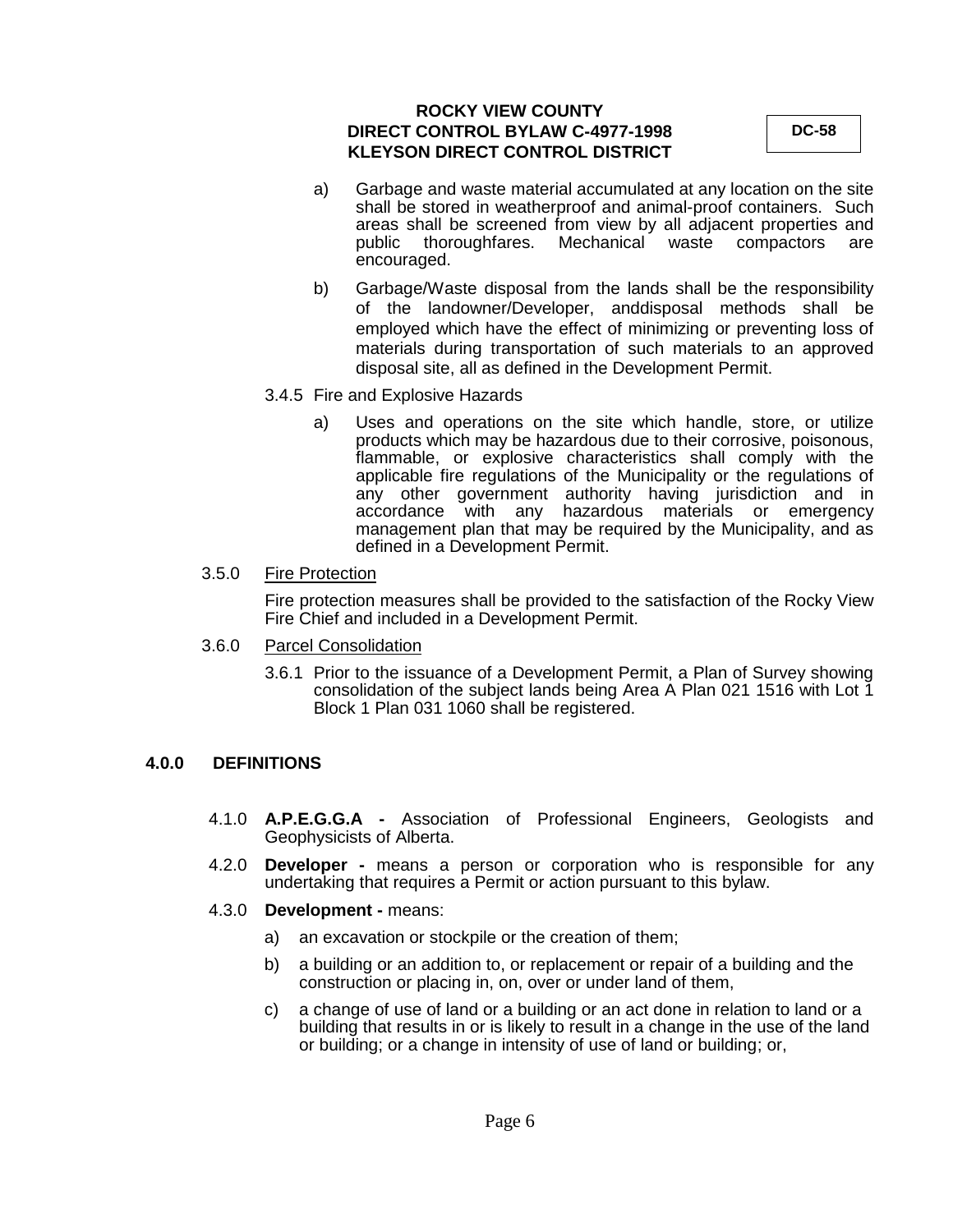**DC-58**

- d) a change in the intensity of the use of land or a building; or an act done in relation to land or a building that results in or is likely to result in a change in the intensity of use of the land or building.
- 4.4.0 **Tractor Trailer Transfer and Bulk Commodity Handling Facility -** means a facility to exchange trailers from "long haul" tractors to "short haul" tractors for local distribution of the freight and may include buildings for maintenance of vehicles and an administration office. It also means a bulk commodity transfer station where commodities arriving in bulk by rail would be loaded into trucks for There can be temporary storage (not greater than 2 consecutive weeks) of bulk commodities while in transit with such storage to be contained within bins or buildings.
- 4.5.0 **Bulk Commodity -** means a range of unpackaged products which are transported in large volumes and confined by large containers or transportation units. The materials may include but are not limited to grains, animal feed, fertilizers, salts and lumber as examples.
- 4.6.0 **Professional Engineer -** is a professional engineer who is a member in standing of the Association of Professional Engineers, Geologists, and Geophysicists of Alberta (A.P.E.G.G.A.).
- 4.7.0 **The Lands -** means the lands as shown on Schedule "A attached hereto.
- 4.8.0 **Maintenance**  means the upkeep of a building or property that does not involve structural change, the change of use, or the change of intensity of use.
- 4.9.0 **Multi-model Transportation, Maintenance, Storage, Reload and Distribution Facility** – an operation or operations which are designed to ship and receive products via multiple modes where they are unloaded, stored, reloaded/repackaged and delivered. Other activities on the site may include: maintenance of transportation equipment, offices and manufacturing of equipment or materials associated with transfer of product.

Terms not defined above have the same meaning as defined in Section 9.0.0 of Land Use Bylaw C-4841-97.